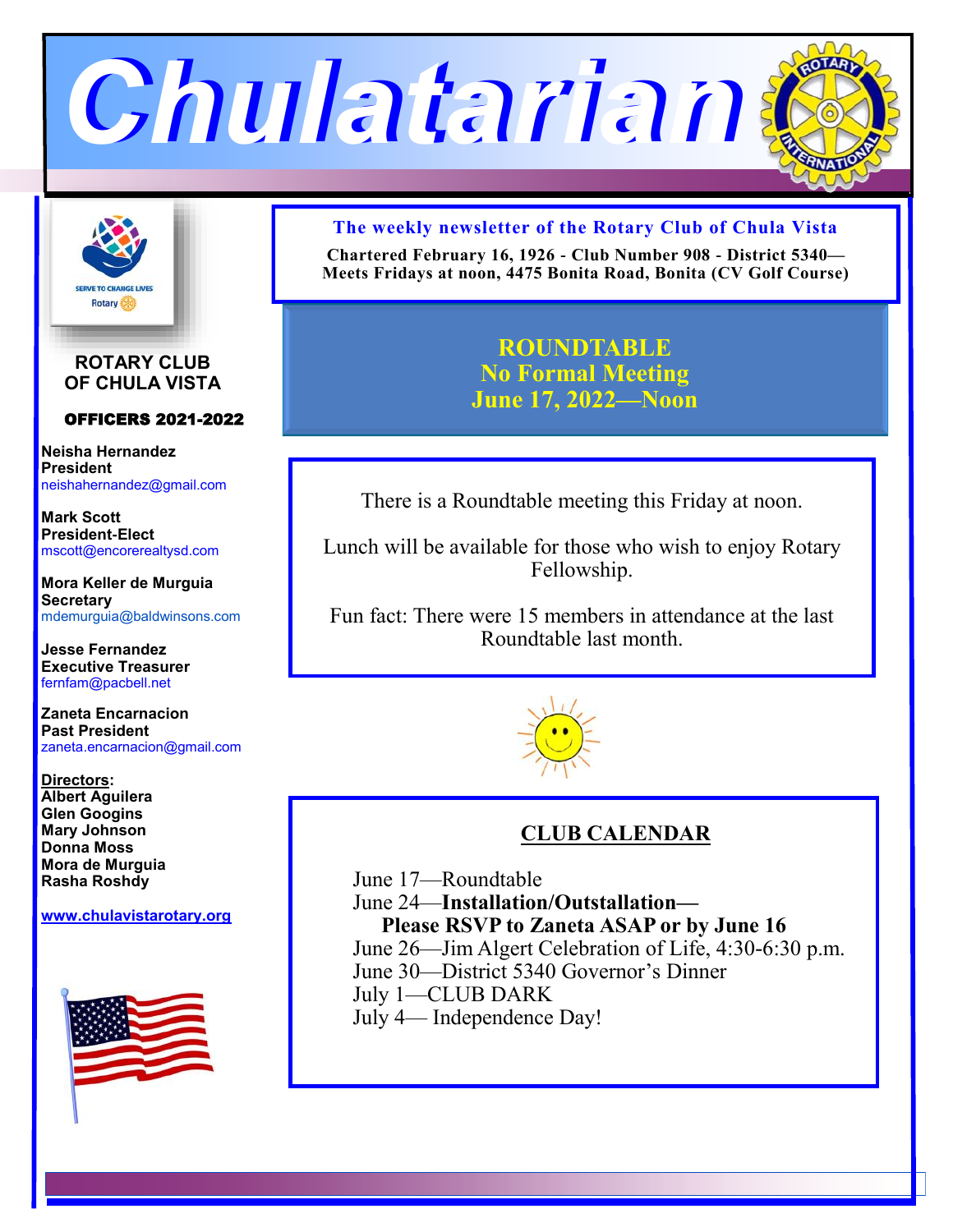### **Page 2 Chula Vista Rotary** *Chulatarian*



# **MEETING HIGHLIGHTS—JUNE 10, 2022**

President Neisha Hernandez called the meeting to order. Michael Monaco gave the invocation. Our stellar piano man Joe, played the goodbye song from My Fair Lady in honor of President Neisha's last meeting of her term as Club President.

President Neisha awarded Maria Kachadoorian as Rotarian of the Week—for her many accomplishments, support for Rotary and most recently getting the Chula Vista Bayfront into high gear.

Foundation Chair Lane Pearson shared a Rotary International video on work RI and Clubs in the region are doing to help Ukraine.

Bob Silvas gave the Jim Biddle News at Noon, as Betty Waznis was off enjoying some much needed fun and relaxation., traveling the national parks.

Members are invited to pay at the door for the In & Out event coming up—just let us know you are coming so we can have enough food for all. Email Zaneta to tell her. You can still pay on ClubRunner, just put a note in the comment box that the  $$$$  is for the In  $&$  Out. There have been some glitches…

Our member Risa Baron (Republic Services) and Manuel Medrano (City of Chula Vista—Office of Sustainability) told us about the food waste bins they brought for everyone today. Thank you!

Michael Monaco, Fine Master extraordinaire, fined himself for getting misty eyed upon seeing Laura Fabbro who he hosted for half a year quite a few years back. Carmen and Jesse Fernandez hosted her the other half of the year. She is visiting! Michael also fined Jerry May and Ken Weimer for their phones going off during the meeting—Jerry last week, Ken today—he tried to explain—no excuses! Maria Kachadoorian was fined for doing a great job on the Chula Vista Bayfront Project. Carmen Sandoval and Jesse Fernandez were recognized for their beautiful new grand daughter—Maricela Fernandez.

CVESD Superintendent Eduardo Reyes assisted in presenting the Above and Beyond Award to Sharon Casey, Director of Special Education (CVESD), who is passionate and works tirelessly on behalf of students in the district. Dr. Reyes provided an excellent update on the district.

## **INVOCATION – Given by Michael Monaco**

**Lord, being a Rotarian is a calling that honors Your name. Rotarians have a soft heart and hard feet.** 

**Our soft hearts display compassion, empathy, goodwill, and love.** 

**Our hard feet will do the work, providing shelter to needy families, travel endless miles to deliver polio vaccine, and stand for what is right.** 



**Lord, grant us strength to love more and go the extra mile for humanity.** 

**Amen**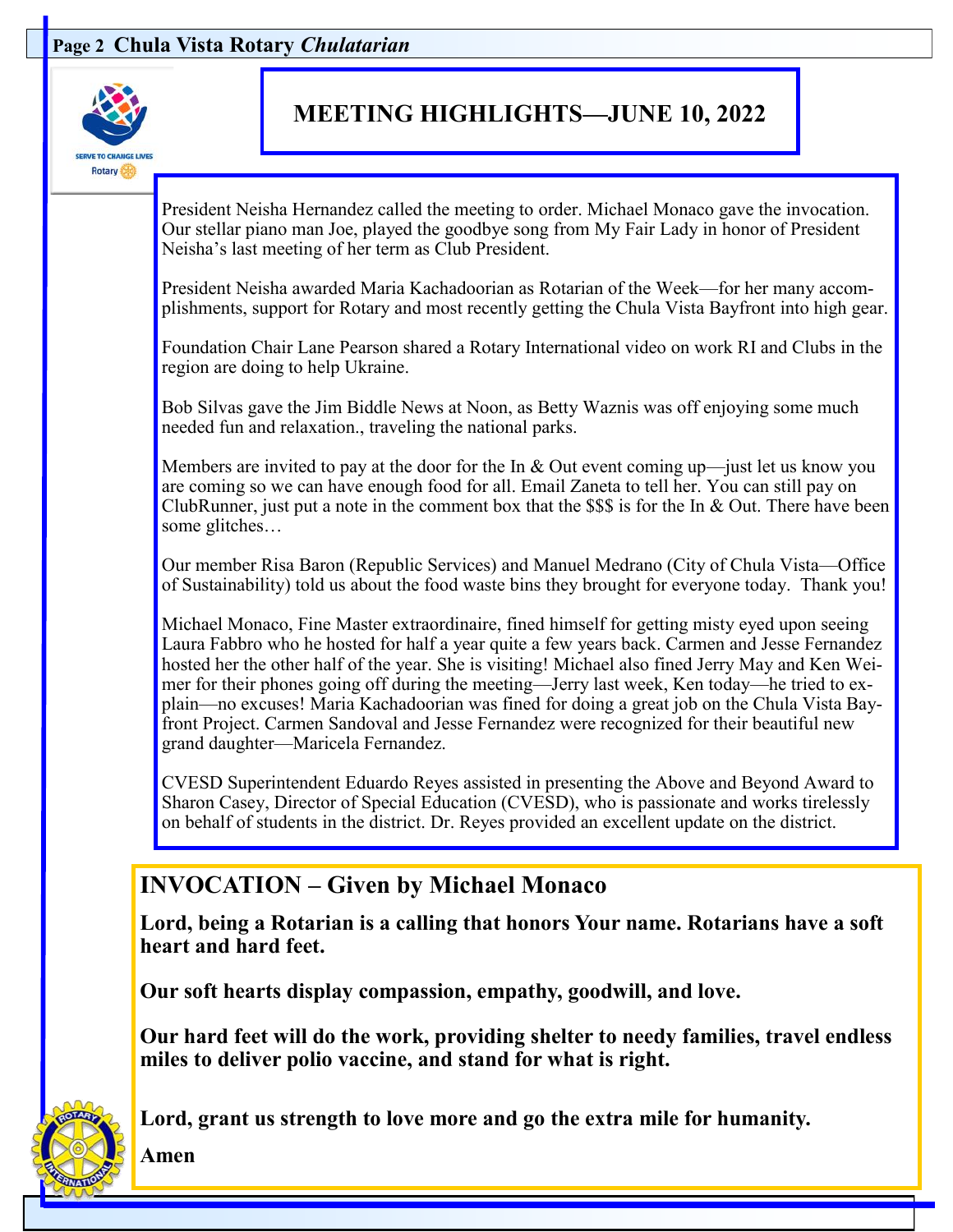#### **Page 3 Chula Vista Rotary** *Chulatarian*



# **MEETING HIGHLIGHTS—JUNE 10, 2022**



Top left: President Neisha presents Maria Kachadoorian the coveted Rotarian of the Week bling—last one of the year!



Top right: Superintendent Eduardo Reyes and Michael Monaco present the Above & Beyond to Sharon Casey, Director of Special Education.

Above l-r: Hannah Shields (home from college) assisted President Neisha with the drawing: Rasha Roshdy, Victor Sanchez (City of CV), and Bob Silvas were the lucky ones. The Prez was really enjoying the day.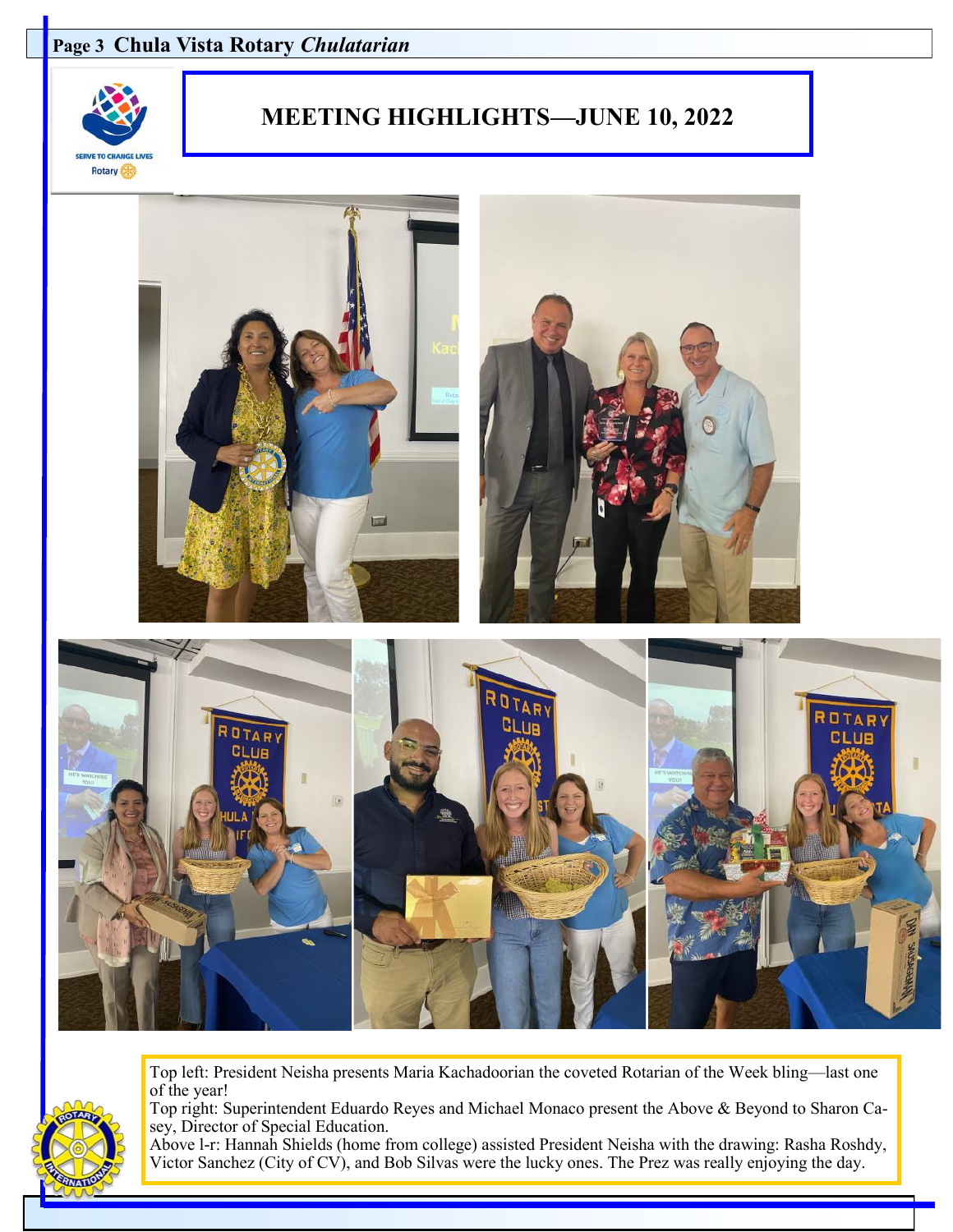#### **Page 4 Chula Vista Rotary** *Chulatarian*



## **MEETING HIGHLIGHTS—JUNE 10, 2022**



Republic Services and the City of Chula Vista Sustainability Department teamed up to provide Rotarians and guests with a free food waste bin. Our region is getting ready to kick off this new effort to reduce food waste going to the dump and re-direct it to green waste bins.

Community Projects Committee Chair, Gary Bryant, presents a check for \$500 to Kim Stratman, General Manager of St Paul's Plaza, for enhanced activities for their memory care residents.